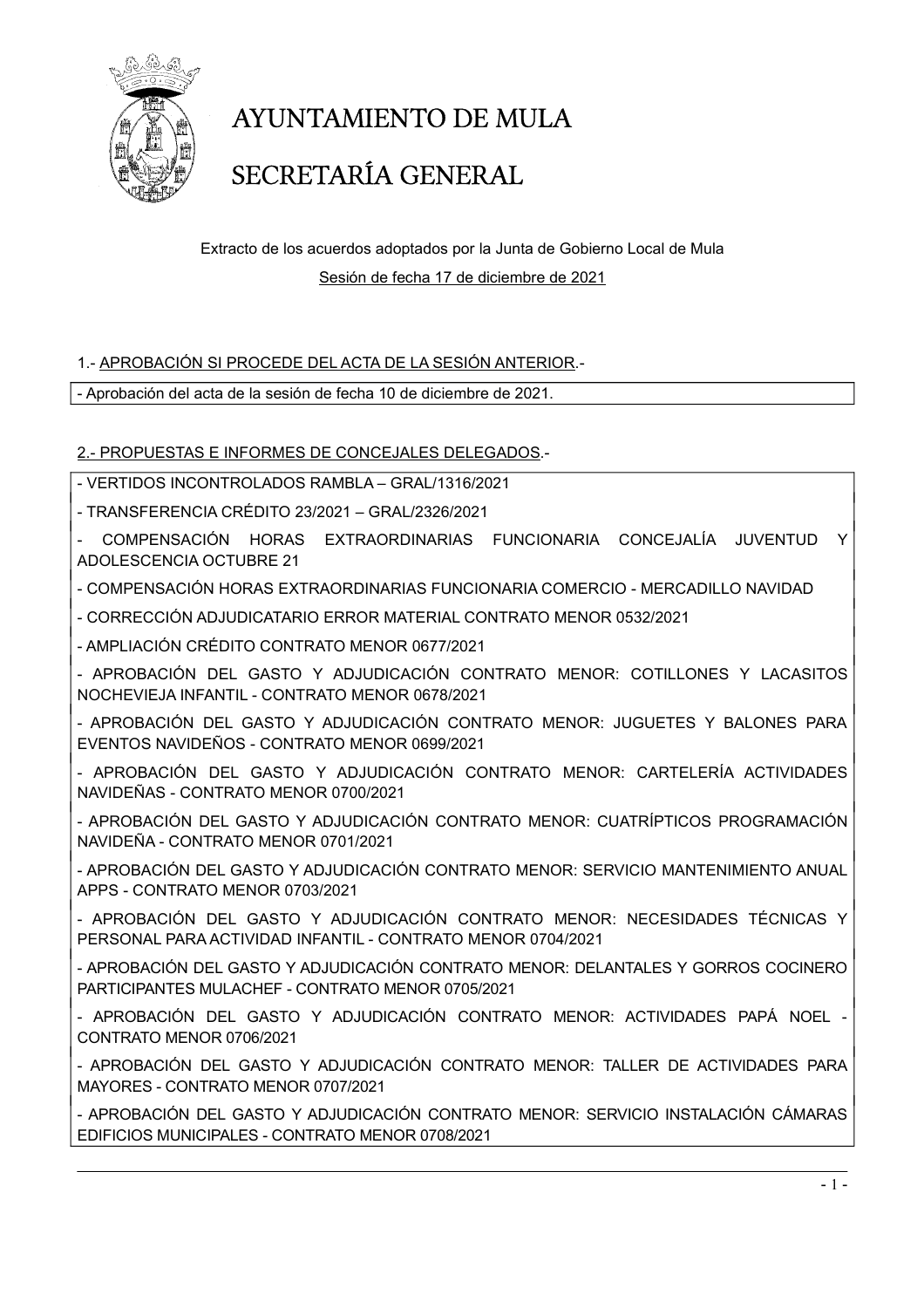

### AYUNTAMIENTO DE MULA

#### SECRETARÍA GENERAL

- APROBACIÓN DEL GASTO Y ADJUDICACIÓN CONTRATO MENOR: RENOVACIÓN SERVICIOS FIREWALL XG 210 - XSTREAM PROTECTION 12 MESES - CONTRATO MENOR 0709/2021

- APROBACIÓN DEL GASTO Y ADJUDICACIÓN CONTRATO MENOR: CARTELERÍA Y FOLLETOS EVENTOS NAVIDEÑOS - CONTRATO MENOR 0710/2021

- APROBACIÓN DEL GASTO Y ADJUDICACIÓN CONTRATO MENOR: ACTIVIDAD MULACHEF COCINANDO CON ABUELOS - CONTRATO MENOR 0711/2021

- APROBACIÓN DEL GASTO Y ADJUDICACIÓN CONTRATO MENOR: SONORIZACIÓN PARA REPRESENTACIÓN TEATRAL - CONTRATO MENOR 0713/2021

- APROBACIÓN DEL GASTO Y ADJUDICACIÓN CONTRATO MENOR: COMPRA DE MATERIAL DEPORTIVO ACTIVIDADES JUVENTUD ESPACIO M - CONTRATO MENOR 0714/2021

- APROBACIÓN DEL GASTO Y ADJUDICACIÓN CONTRATO MENOR: TALLER DE MANUALIDADES, CENTROS DE MESA NAVIDEÑOS - CONTRATO MENOR 0715/2021

- APROBACIÓN DEL GASTO Y ADJUDICACIÓN CONTRATO MENOR: TALLERES EDUCATIVOS VARIOS EN MULA Y PEDANÍAS - CONTRATO MENOR 0716/2021

- APROBACIÓN DEL GASTO Y ADJUDICACIÓN CONTRATO MENOR: LIBROS PREMIO CERTAMEN VILLANCICOS - CONTRATO MENOR 0717/2021

- APROBACIÓN DEL GASTO Y ADJUDICACIÓN CONTRATO MENOR: DULCES NAVIDEÑOS PARA COLEGIOS DE MULA Y PEDANÍAS - CONTRATO MENOR 0718/2021

- APROBACIÓN DEL GASTO Y ADJUDICACIÓN CONTRATO MENOR: GRABACIÓN VÍDEO PARA FELICITACIÓN NAVIDEÑA COLEGIOS 2021 - CONTRATO MENOR 0719/2021

- APROBACIÓN DEL GASTO Y ADJUDICACIÓN CONTRATO MENOR: ADECUACIÓN DEL CAMPO DE FÚTBOL DE YÉCHAR - CONTRATO MENOR 0721/2021

- APROBACIÓN DEL GASTO Y ADJUDICACIÓN CONTRATO MENOR: RENOVACIÓN INFRAESTRUCTURAS Y PAVIMENTO EN CALLE TRAVESÍA ESCUELAS FUENTE LIBRILLA - CONTRATO MENOR 0722/2021

- PRECIO PÚBLICO LIBRO JUSEPE ESCÁMEZ – GRAL/2304/2021

- INICIO EXPEDIENTE SANCIONADOR CONTRATO CINE

- SELECCIÓN ALUMNOS Y DE PERSONAL DE COORDINACIÓN Y DOCENTE PMEF

- LICITACIÓN CONTRATACIÓN SEGURO VEHÍCULOS MUNICIPALES – GRAL/2222/2021

- LICITACIÓN CONTRATACIÓN SUMINISTRO DE COMBUSTIBLE – GRAL/1790/2021

- LICITACIÓN CONTRATACIÓN OBRAS COLECTOR DE PLUVIALES EN C/GRAN VÍA – GRAL/1830/2021

- CREACIÓN COMISIÓN SEGUIMIENTO

#### 3.- PROPOSICIONES DE GASTOS, PAGOS Y CUENTAS.–

- CAJA FIJA ALCALDÍA 7/2021 – GRAL/2225/2021

- CAJA FIJA CULTURA 4/2021 – GRAL/2337/2021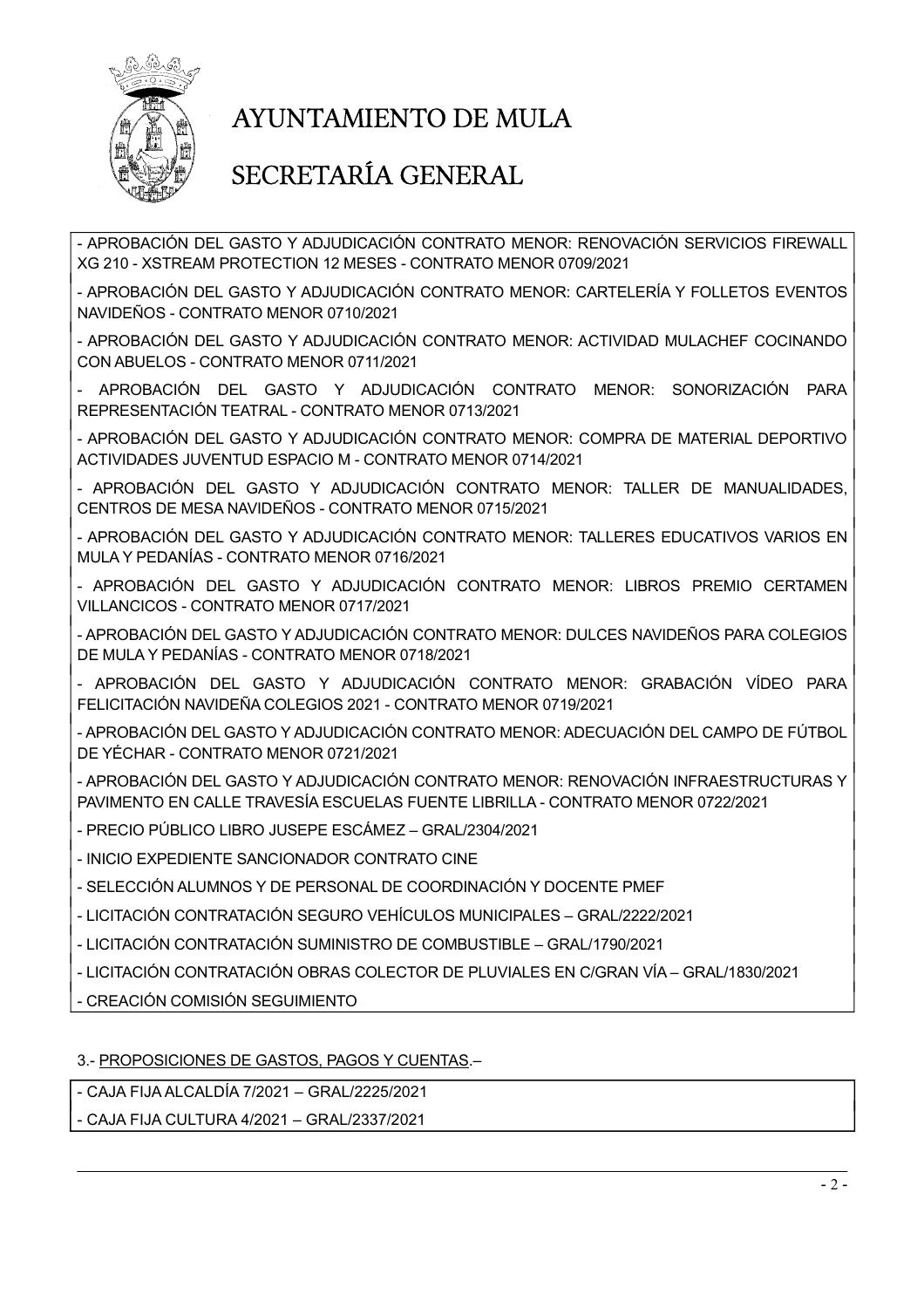

### AYUNTAMIENTO DE MULA

#### SECRETARÍA GENERAL

- CERTIFICACIÓN OBRA Nº 5: RENOVACIÓN PAVIMENTO E INFRAESTRUCTURAS C/JARDÍN C/POSTIGOS - AYUDAS SOCIALES A EMPLEADOS MUNICIPALES – GRAL/2263/2021

- AYUDAS SOCIALES A EMPLEADOS MUNICIPALES – GRAL/2265/2021

- AYUDAS SOCIALES A EMPLEADOS MUNICIPALES – GRAL/2266/2021

- AYUDAS SOCIALES A EMPLEADOS MUNICIPALES – GRAL/2274/2021

- AYUDAS SOCIALES A EMPLEADOS MUNICIPALES – GRAL/2275/2021

- AYUDAS SOCIALES A EMPLEADOS MUNICIPALES – GRAL/2276/2021

- AYUDAS SOCIALES A EMPLEADOS MUNICIPALES – GRAL/2280/2021

- AYUDAS SOCIALES A EMPLEADOS MUNICIPALES – GRAL/2283/2021

- AYUDAS SOCIALES A EMPLEADOS MUNICIPALES – GRAL/2307/2021

- AYUDAS SOCIALES A EMPLEADOS MUNICIPALES – GRAL/2308/2021

- AYUDAS SOCIALES A EMPLEADOS MUNICIPALES – GRAL/2309/2021

- SERVICIOS EXTRAORDINARIOS TÉCNICO MUNICIPAL OCTUBRE – SEXT/0015/2021

- SERVICIOS EXTRAORDINARIOS DE FUNCIONARIO POR MERCADILLO NAVIDAD

- PRODUCTIVIDADES Y SERVICIOS EXTRAORDINARIOS PERSONAL RSU Y VIARIA NOVIEMBRE 2021 – SEXT/0016/2021

- PRODUCTIVIDADES Y SERVICIOS EXTRAORDINARIOS POLICÍA LOCAL NOVIEMBRE 2021 – GRAL/2245/2021

- PRODUCTIVIDADES Y SERVICIOS EXTRAORDINARIOS SERVICIO DE MANTENIMIENTO MUNICIPAL. NOVIEMBRE 2021 – SEXT/0017/2021

- KILOMETRAJE COORDINADORA PROYECTO KAIRÓS VIAJE CESENA – GRAL/2287/2021

- KILOMETRAJE COORDINADORA PROYECTO KAIRÓS VISITA EXPERTO URBACT A MULA – GRAL/2286/2021

- RELACIÓN FACTURAS Nº 2021.2.00000207R

#### 4.- SOLICITUDES E INSTANCIAS DIVERSAS.-

- RECLAMACIÓN TASA ENTRADA VEHÍCULOS – EXPTE. GRAL/2192/2021

- ANULACIÓN RECIBOS MERCADO SEMANAL - GRAL/2311/2021

- RECLAMACIÓN RECIBOS ENTRADA VEHÍCULOS – GRAL/2044/2021

- RECLAMACIÓN RECIBOS ENTRADA VEHÍCULOS – GRAL/2046/2021

- AUTORIZACIÓN CORTE CAMINOS POR SOC. CAZADORES EL JABALÍ OVIO/0003/2021

5.- CONCESIÓN LICENCIAS MUNICIPALES.-